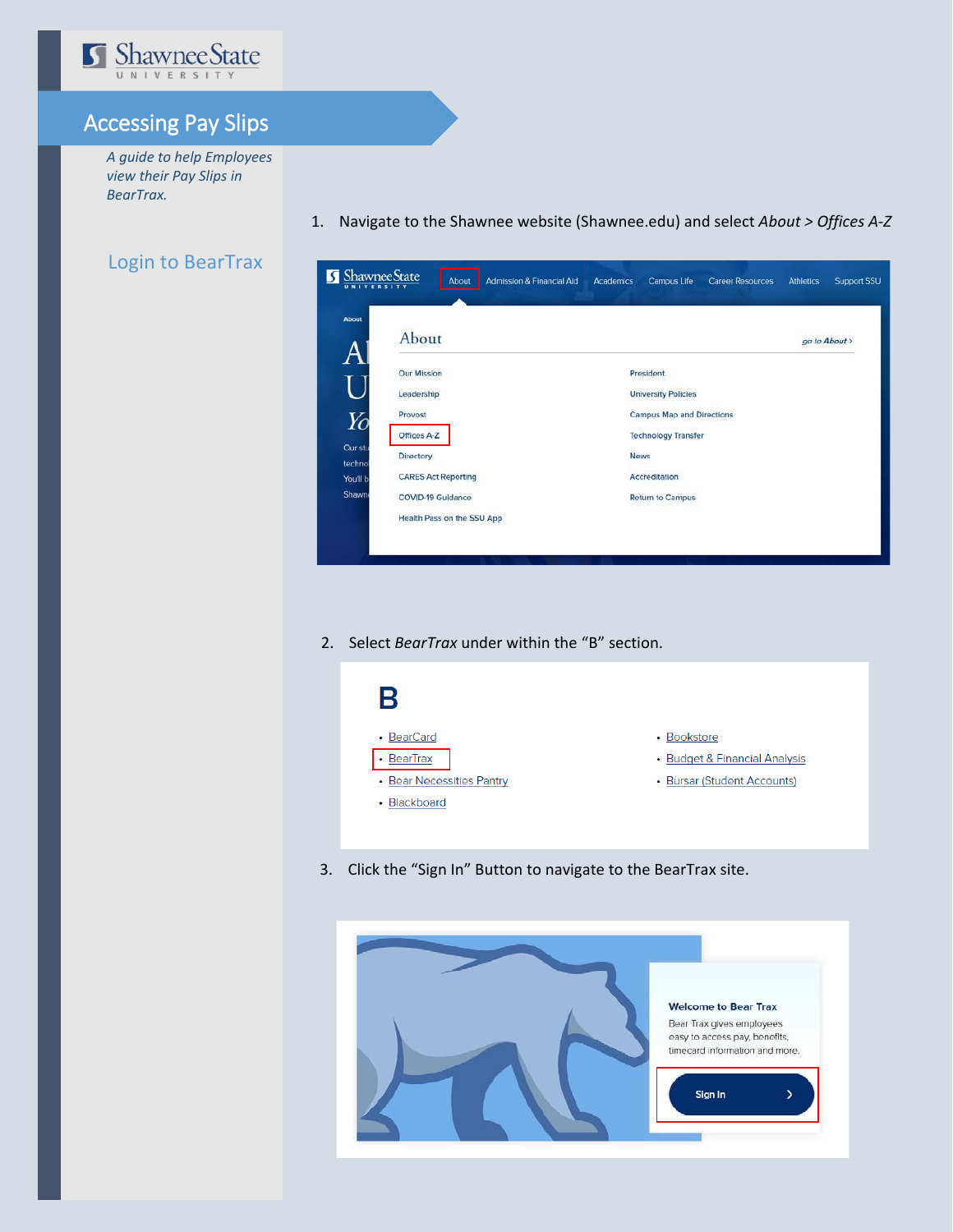*Tip: If you don't know your login credentials, Human Resources can assist you.* 

4. Sign into BearTrax with your *BearTrax ID* and *Password.*

| Sign In<br><b>Oracle Applications Cloud</b> |              |
|---------------------------------------------|--------------|
| User ID                                     |              |
| Password<br><b>Forgot Password</b>          |              |
| Sign In<br><b>English</b>                   | $\checkmark$ |

1. From the Home Screen, navigate to *Me > Pay.*

## Method #1

*Tip: If you don't have the Pay icon, skip to "Method #2".*



## 2. Click "My Payslips".

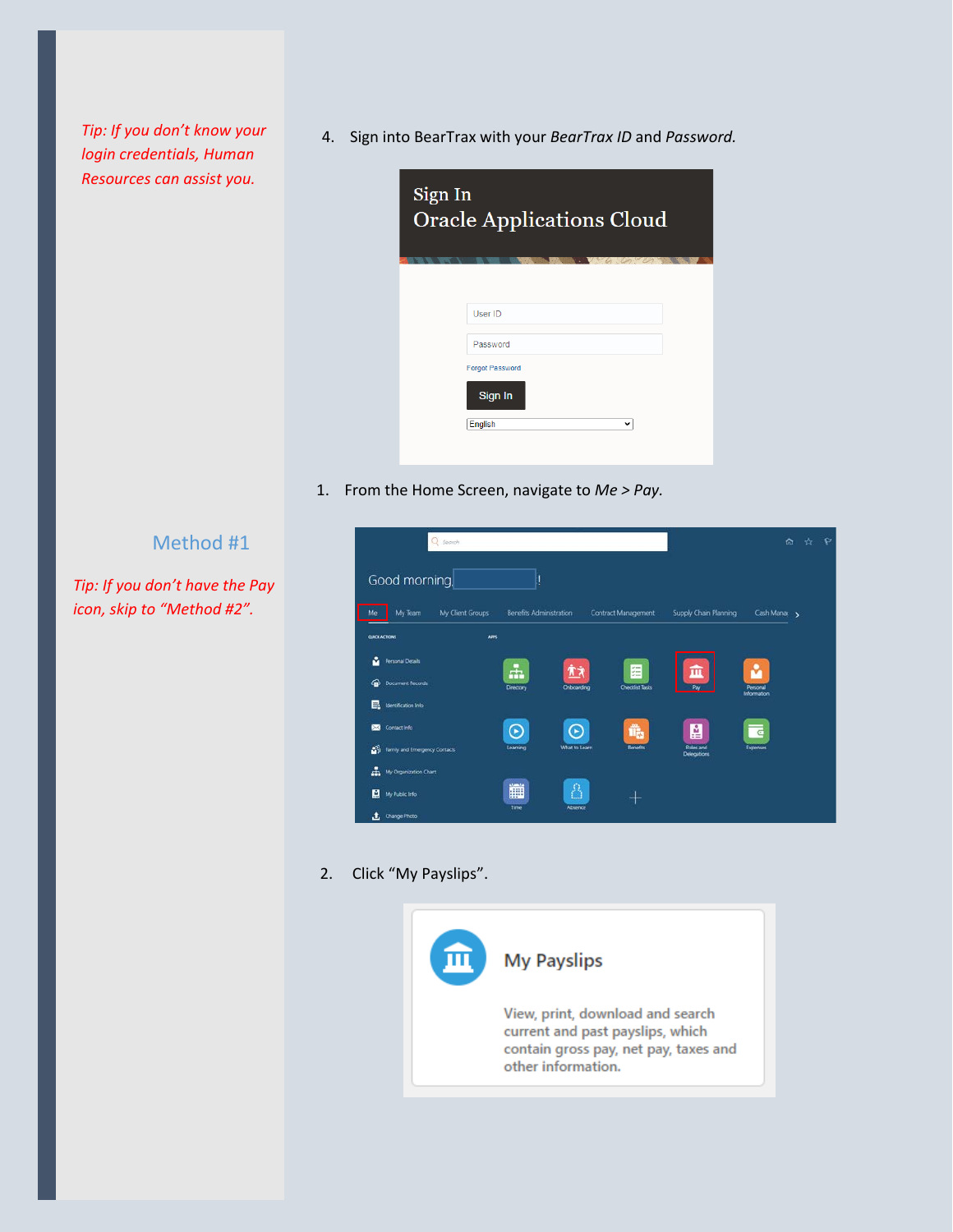3. Click the PAYSLIP hyperlink under the pay date which you wish to view the payslip for.

*Tip: If you want to view pay slips prior to the "Last 3 Months" change the filter by clicking the down arrow and making a new selection.*

| Details                                        |  |
|------------------------------------------------|--|
| Last 3 Months                                  |  |
| 2/25/22<br><b>PAYSLIP</b><br>2/5/22 to 2/18/22 |  |

1. From the Home Screen, navigate to *Me > Document Records* (under Quick Actions)

|  | Method #2 |
|--|-----------|
|  |           |

|                                    | Q search         |                                |               |                        |                          | ⋒                       |  |
|------------------------------------|------------------|--------------------------------|---------------|------------------------|--------------------------|-------------------------|--|
| Good morning,                      |                  | н                              |               |                        |                          |                         |  |
| My Team<br>Me                      | My Client Groups | <b>Benefits Administration</b> |               | Contract Management    | Supply Chain Planning    | Cash Manac              |  |
| <b>QUICK ACTIONS</b>               | <b>APPS</b>      |                                |               |                        |                          |                         |  |
| ů<br><b>Personal Details</b>       |                  | ÷                              | 广文            | $z =$<br>$\sim$        | 血                        | v                       |  |
| ⋒<br>Document Records              |                  | Directory                      | Onboarding    | <b>Checklist Tasks</b> | Pay                      | Personal<br>Information |  |
| B<br>Identification Info           |                  |                                |               |                        |                          |                         |  |
| Contact Info<br>⊠                  |                  | O                              | ⊙             | Î.                     | p                        | $\overline{C}$          |  |
| 鄙<br>Family and Emergency Contacts |                  | Learning                       | What to Learn | Benefits               | Roles and<br>Delegations | Expenses                |  |

2. On the Document Records screen, remove the automatic filters by clicking the X to the right of "Payroll" and "Expired". Your Pay Slips should now appear.

| Document Records                                                      |                                                                        |
|-----------------------------------------------------------------------|------------------------------------------------------------------------|
| Search by type, name, or numbe $\begin{bmatrix} 0 \\ 1 \end{bmatrix}$ | <b>Show Filters</b>   Excluded   Payroll $(\times)$ Expired $(\times)$ |
|                                                                       |                                                                        |
|                                                                       |                                                                        |